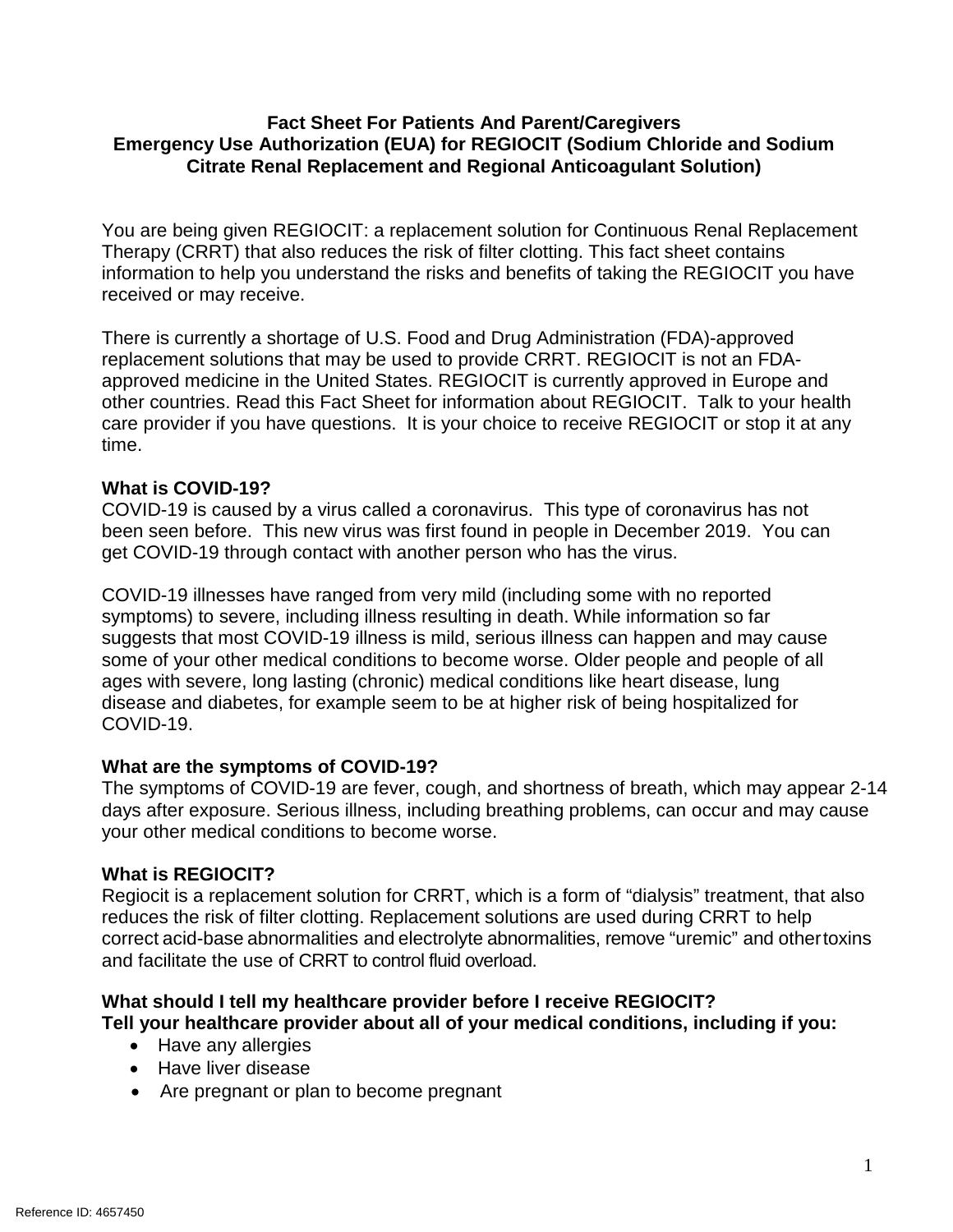- Are breast-feeding or plan to breastfeed
- Are taking any medicines (prescription, over-the-counter, vitamins, or herbal products)

# **Who should not receive REGIOCIT?**

Do not take Regiocit if you**:** 

- Have severe liver failure
- Have shock with decreased blood flow to the muscles (muscle hypoperfusion)
- Are allergic to any of the ingredients in REGIOCIT

### **What are the important possible side effects for REGIOCIT?**

Possible side effects of **REGIOCIT** include:

- Low levels of calcium in your blood
- Low levels of magnesium, potassium, or phosphate in your blood, or changes in the glucose level in your blood
- Too much acid or base in your blood (acid-base status)

### **What other treatment choices are there?**

Your healthcare provider may use a different replacement solution for CRRT or a type of "dialysis" that does not require a replacement solution.

### **How do I report side effects with REGIOCIT?**

Tell your healthcare provider right away if you have any side effects that bother you or do not go away. Report side effects to **FDA MedWatch** at [www.fda.gov/medwatch](http://www.fda.gov/medwatch) [or call 1-800-FDA-](http://www.fda.gov/medwatch%20or%20call%201-800-FDA-1088)[1088](http://www.fda.gov/medwatch%20or%20call%201-800-FDA-1088) or contact Baxter Healthcare Corporation at 1-866-888-2472 or global\_pharmacovigilance\_deerfield@baxter.com.

### **How can I learn more?**

- Ask your healthcare provider
- Visit www.cdc.gov/COVID19
- Contact your local or state public health department
- Visit www.baxter.com

### **What is an Emergency Use Authorization (EUA)?**

The United States FDA has made REGIOCIT available under an emergency access mechanism called an EUA. The EUA is supported by a Secretary of Health and Human Service (HHS) declaration that circumstances exist to justify the emergency use of drugs and biological products during the COVID-19 pandemic.

REGIOCIT has not undergone the same type of review as an FDA-approved or cleared product. FDA may issue an EUA when certain criteria are met, which includes that there are no adequate, approved, available alternatives. In addition, the FDA decision is based on the totality of scientific evidence available showing that it is reasonable to believe that the product may be effective in treatment of patients during the COVID-19 pandemic. All of these criteria must be met to allow for the product to be used in the treatment of patients during the